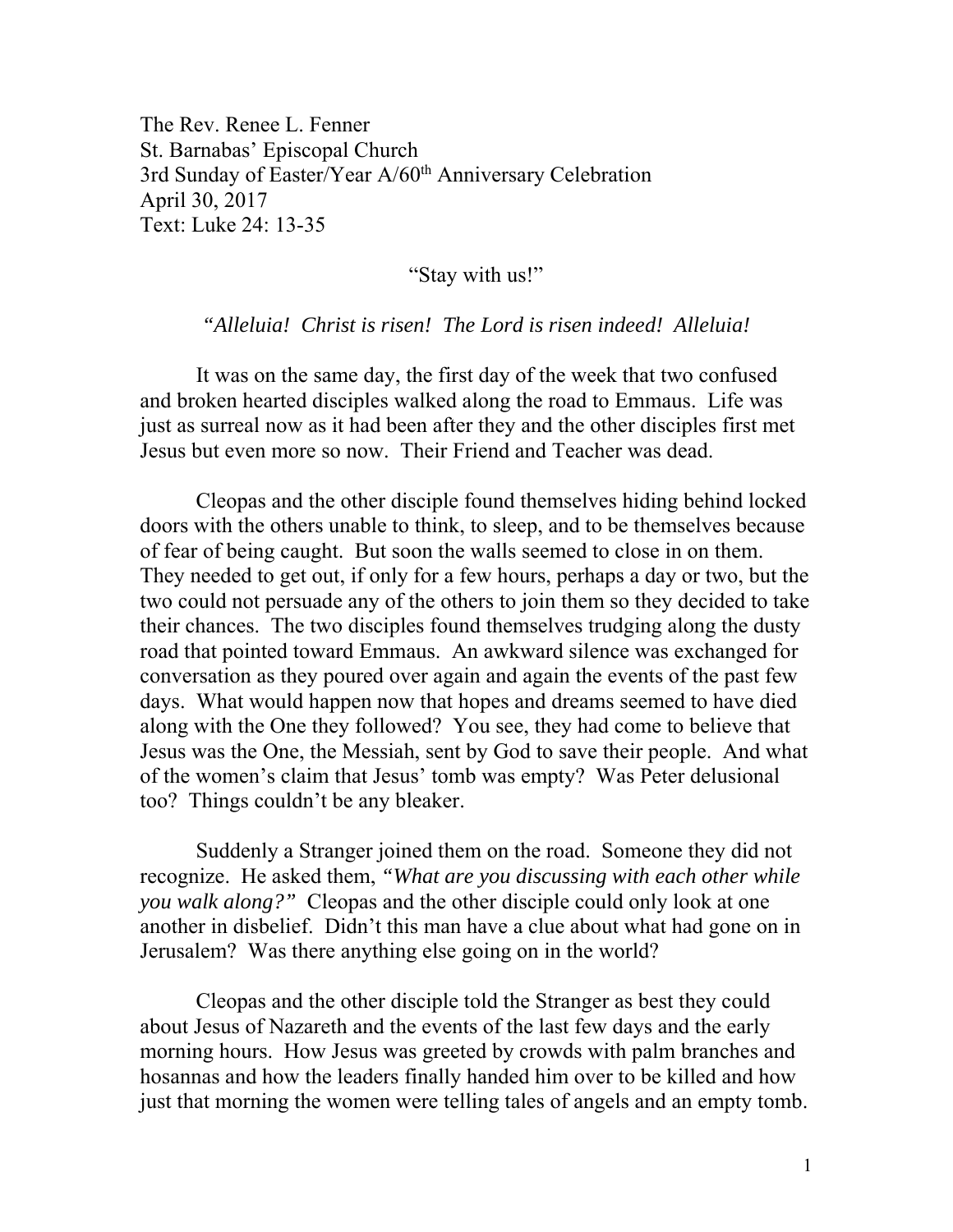They said *"We had hoped that he was the one to redeem Israel."* "We had hoped that he was the *one."* 

As they continued their seven mile walk, the Stranger then began to tell Israel's story and unpack the scriptures beginning with the prophets. It had been awhile since they heard anyone teach like this Traveler. Yet they still did not recognize the One whose company they kept.

It was nearing the end of the day and the sun was setting when the trio arrived in the village where they were going. The Stranger was about to move on when they asked him to stay with them a little while longer. And when they finally sat at the table, the Stranger took the bread, blessed it and broke it. It was in this moment that they saw and recognized Jesus, alive in their midst. In a flash he vanished from their sight.

Cleopas and the other disciple were so excited that they could not keep their experience to themselves. They quickly walked back to Jerusalem to tell the others about their encounter with Jesus. What had been a road of despair and uncertainty was transformed into a road of unspeakable joy and fulfillment as the risen Christ made himself known to them "in the breaking of the bread."

Sisters and brothers, the Easter story did not stop on that particular first day of the week some 2,000 years ago. It continues to this day as Christ's presence continues to be made known in the world.

There is a Gospel song that I love. The lyrics say in part:

*We've come this far by faith, leaning on the Lord; Trusting in his holy word, He's never failed me yet. O, can't turn around. We've come this far by faith.\** 

On April 28, 1957, 83 Episcopalians met for worship in the basement of a house not far from here. St. Barnabas has come a long way since its humble beginnings. They shared the Word as it spoke to them in Morning Prayer. The sharing of the Word and Sacrament continues here in this church as we celebrate our  $60<sup>th</sup>$  anniversary here in the heart of Florissant.

On this road of faith, this parish family has supported one another, shared stories, joys and pains, celebrated new births and watched as families